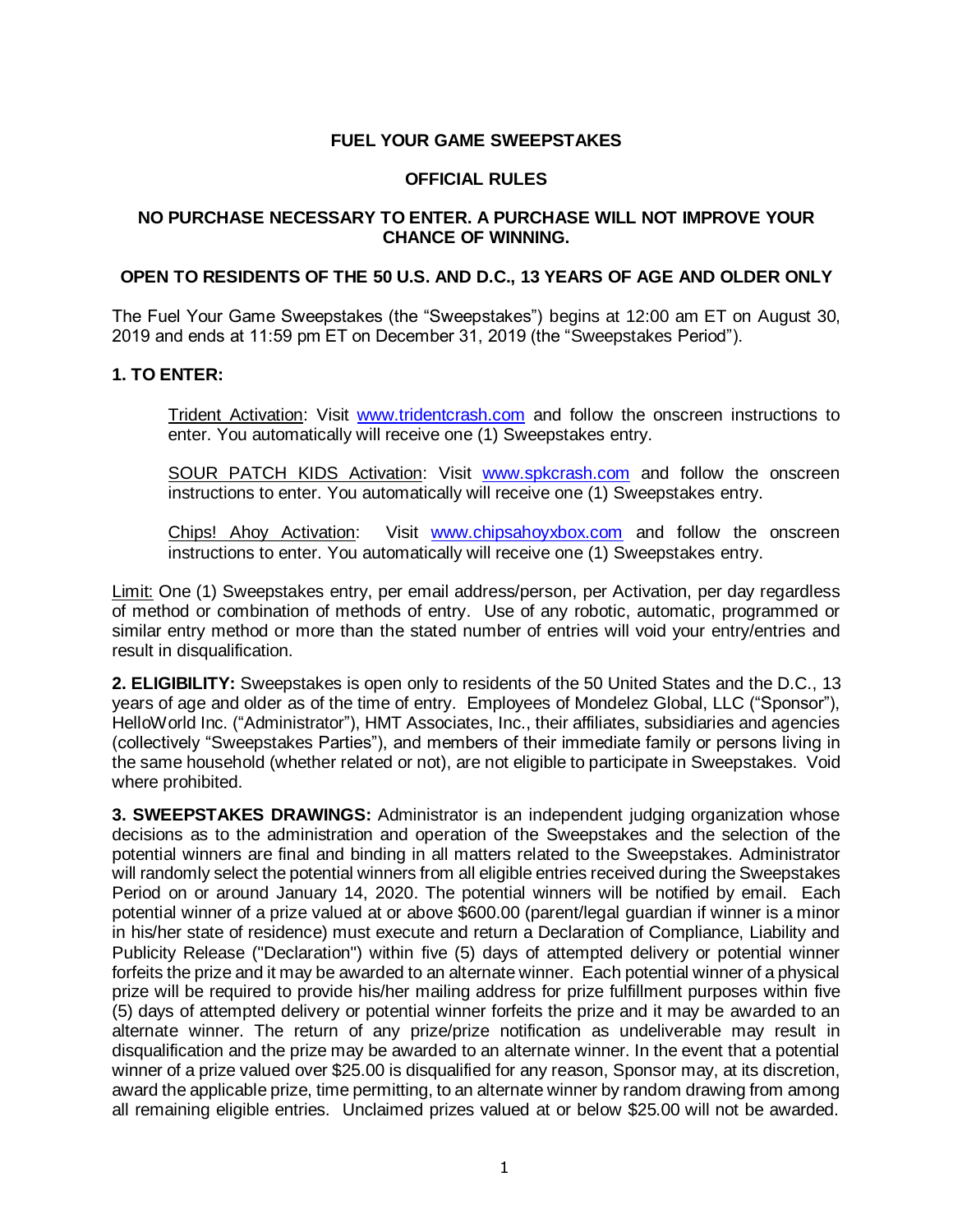Any prize won by a minor will be awarded in the name of the winner's parent/legal guardian. Nontrip prizes will be fulfilled approximately 8-10 weeks after winner selection.

**4. SWEEPSTAKES PRIZES AND APPROXIMATE RETAIL VALUES ("ARVS"): One (1) Grand Prize**: A trip for two (2) to Los Angeles, CA for the 2020 E3 – ELECTRONIC ENTERTAINMENT EXPO ("Event"). Trip package includes round trip, coach-class air transportation for winner and one (1) guest from a major airport near winner's home to Los Angeles, CA (departure and arrival airports determined by Sponsor in its sole discretion); four (4) nights' accommodations at a hotel determined by Sponsor in its sole discretion (single room, double occupancy); two (2) tickets to the Event; roundtrip ground transportation between airport/hotel in destination city and hotel/Event, gift bag and \$1,500 in spending money for winner only. Winner must travel on the dates determined by Sponsor in its sole discretion or prize will be forfeited. Trip must be booked at least twenty-one (21) days prior to departure. Travel and accommodations are subject to availability and blackout dates. Travel must be round trip. Sponsor will determine airline and flight itinerary in its sole discretion. No refund or compensation will be made in the event of the cancellation or delay of any flight as well as in the event of lost luggage. Travel is subject to the terms and conditions set forth in this Sweepstakes, and those set forth by the Sponsor's airline carrier of choice as detailed in the passenger ticket contract. All expenses and incidental travel costs not expressly stated in the package description above, including but not limited to, ground transporation, meals, incidentals, gratuities, passenger tariffs or duties, airline fees, surcharges, airport fees, service charges or facility charges, personal charges at lodging, security fees, taxes or other expenses are the responsibility solely of winner. Unless child of winner, travel companion must be eighteen (18) years of age or older as of the date of departure and must travel on same itinerary and at the same time as the winner. If winner is a minor in his/her state of residence, travel companion must be winner's parent/legal guardian. Travel companion must execute liability/publicity releases prior to issuance of travel documents. Travel restrictions, conditions and limitations may apply. If in the judgment of Sponsor air travel is not required due to winner's proximity to prize location, ground transportation will be substituted for round trip air travel at Sponsor's sole discretion. Sponsor will not replace any lost, mutilated, or stolen tickets, travel vouchers or certificates. ARV: \$7,200. Actual value may vary based on airfare fluctuations and distance between departure and destination. Winner will not receive difference between actual and approximate retail value. **Three (3) First Prizes:** Each winner will receive the "Ultimate Gaming Room" Prize Package consisting of one one (1) television, one (1) sound bar, one (1) gaming chair, and assorted Mondelez products. ARV: \$1,150. **Five Hundred (500) Second Prizes:** Each winner will receive (1) Mondelez Brand Prize Package, including one (1) HyperX Cloud Core Gaming Headsets, one (1) water bottle, and assorted Mondelez products. ARV: \$60. The actual value of electronic prizes is subject to price fluctuations in the consumer marketplace based on, among other things, any gap in time between the date the ARV is estimated for purposes of these Official Rules and the date the prize is awarded or redeemed. Prizes are nontransferable and no substitution will be made except as provided herein at the Sponsor's sole discretion. Sponsor reserves the right to substitute a prize for one of equal or greater value if the designated prize should become unavailable for any reason. Winners are responsible for all taxes and fees associated with prize receipt and/or use. Odds of winning a prize depend on the number of eligible entries received for the Sweepstakes Period. Limit: One (1) prize per person during the Sweepstakes Period. Total ARV of all prizes: \$40,650. All contest prizes are awarded "as is" without further warranty of any kind, express or implied. Winners agree to look to the manufacturer of the prize, and not the Sponsor or Promotion Administrator, for any warranty of the prize or for any damages arising out of its acceptance or use.

**5. PUBLICITY:** Acceptance of any prize shall constitute and signify each winner's agreement and consent that Sponsor and its designees may use the winner's name, city, state, likeness,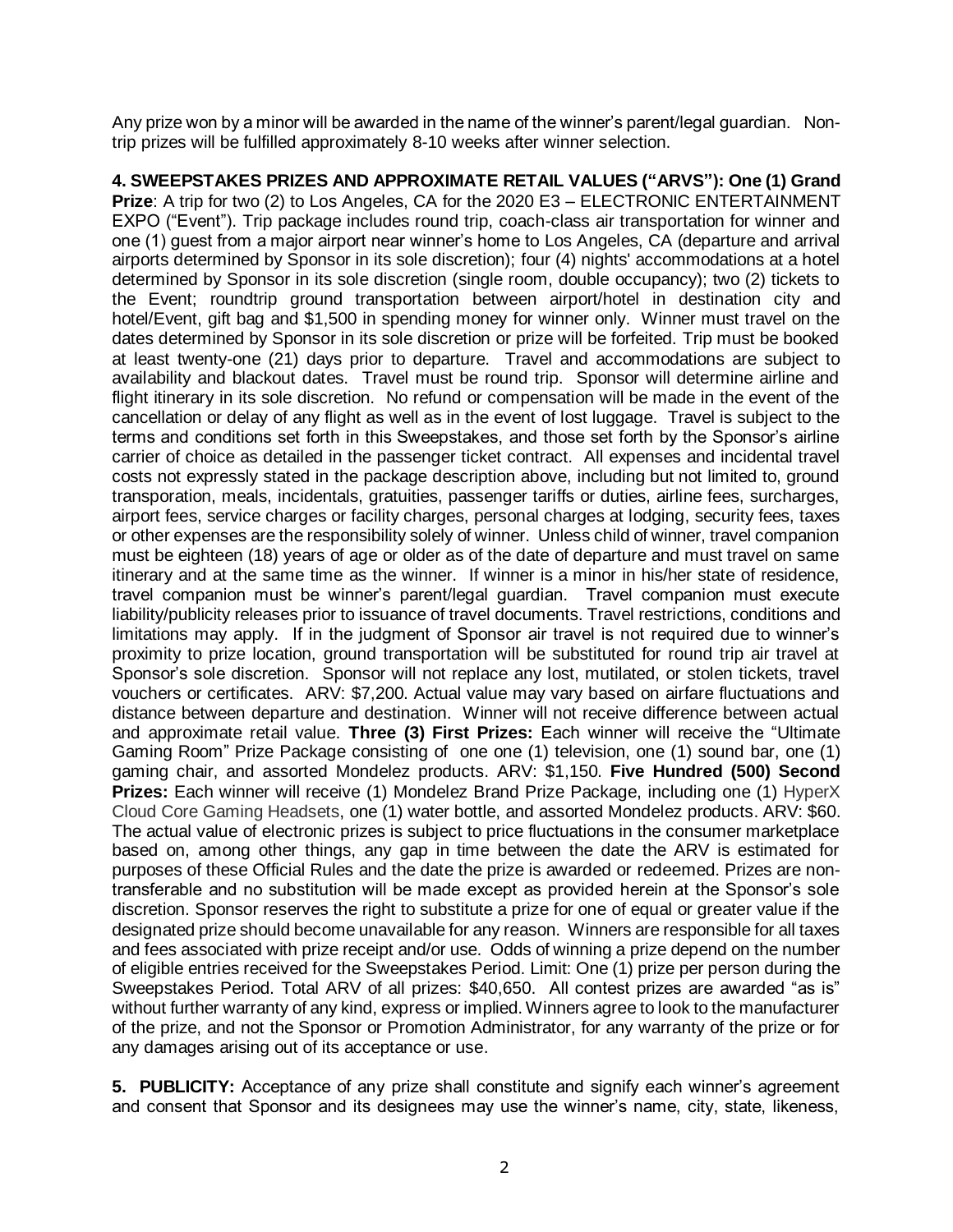photo, and/or prize information in connection with the Sweepstakes for promotional, advertising or other purposes, worldwide, in any and all media now known or hereafter devised, including the Internet, social media platforms, without limitation and without further payment, notification, permission or other consideration, except where prohibited by law.

**6. GENERAL RULES:** All income taxes resulting from acceptance of prizes, if any, are the responsibility of the winners. All winners will be notified by email after the date of the applicable drawing. If prize notification is returned as undeliverable, or in the event winner does not comply with any requirements, the prizes will be forfeited in their entirety. By entering Sweepstakes, entrants (and their parents/legal guardians if entrants are minors) accept and agree to these Official Rules and the decisions of Administrator, which shall be final in all matters. By accepting prizes, winners (and their parents/legal guardians if winners are minors) agree to hold Sweepstakes Parties, and their respective parents, subsidiaries, affiliates, directors, officers, employees and assigns, promotion agencies and agents harmless against any and all claims and liability arising out of use or redemption of prize. Acceptance also constitutes permission to the Sweepstakes Parties to use winner's name, likeness (and biographical information) for marketing purposes without further compensation or right of approval, unless prohibited by law. Sweepstakes Parties are not responsible for lost or late mail, or for technical, hardware or software malfunctions, lost or unavailable network connections, or failed, incorrect, inaccurate, incomplete, garbled or delayed electronic communications whether caused by the sender or by any of the equipment or programming associated with or utilized in this Sweepstakes, or by any human error which may occur in the processing of the entries in this Sweepstakes. If, in the Administrator's opinion, there is any suspected evidence of tampering with any portion of the Sweepstakes, or if technical difficulties compromise the integrity of the Sweepstakes, the Administrator reserves the right to modify or terminate the Sweepstakes in a manner deemed reasonable by the Administrator, at the Administrator's sole discretion. If terminated, prize will be awarded in a random drawing using all non-suspect entries as of the date of termination. In the event a dispute arises as to the identity of a potentially winning online entrant, entries made by internet will be declared made by the name on the online entry form. All federal and state laws apply.

**7. DISPUTES:** Entrant agrees that: (i) any and all disputes, claims, and causes of action arising out of or connected with this Sweepstakes or any prizes awarded shall be resolved individually, without resort to any form of class action, and exclusively by the United States District Court for the Eastern District of Michigan or the appropriate Michigan state court located in Oakland County, Michigan; (ii) any and all claims, judgments, and awards shall be limited to actual out-ofpocket costs incurred, including costs associated with entering this Sweepstakes but in no event attorneys' fees; and (iii) under no circumstances will entrant be permitted to obtain awards for and entrant hereby waives all rights to claim punitive, incidental, and consequential damages and any other damages, other than for actual out-of-pocket expenses, and any and all rights to have damages multiplied or otherwise increased. SOME JURISDICTIONS DO NOT ALLOW THE LIMITATIONS OR EXCLUSION OF LIABILITY FOR INCIDENTAL OR CONSEQUENTIAL DAMAGES, SO THE ABOVE MAY NOT APPLY TO YOU. All issues and questions concerning the construction, validity, interpretation, and enforceability of these Official Rules, or the rights and obligations of the entrant and Sponsor in connection with the Sweepstakes, shall be governed by, and construed in accordance with, the laws of the State of Michigan, without giving effect to any choice of law or conflict of law rules (whether of the State of Michigan or any other jurisdiction), which would cause the application of the laws of any jurisdiction other than the State of Michigan.